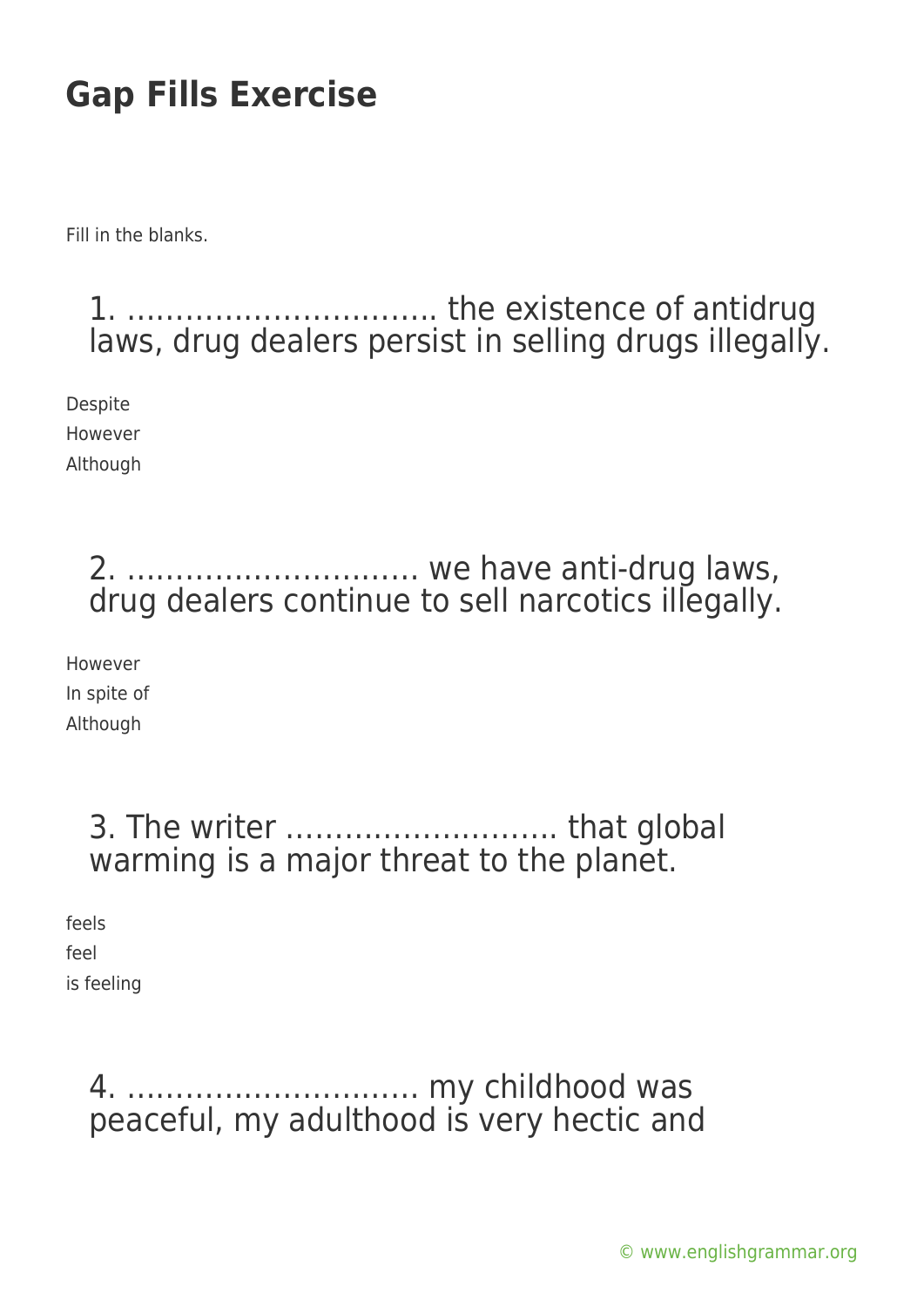stressful.

As Since While

### 5. ……………………….. I get sunburn quite easily, I don't sunbathe.

While Because of Since

### 6. ………………………….. I studied at university I sold burgers.

Since Whereas While

> 7. The schools cancelled the classes after the thunderstorm ………………………….. students could be safe.

so as to so that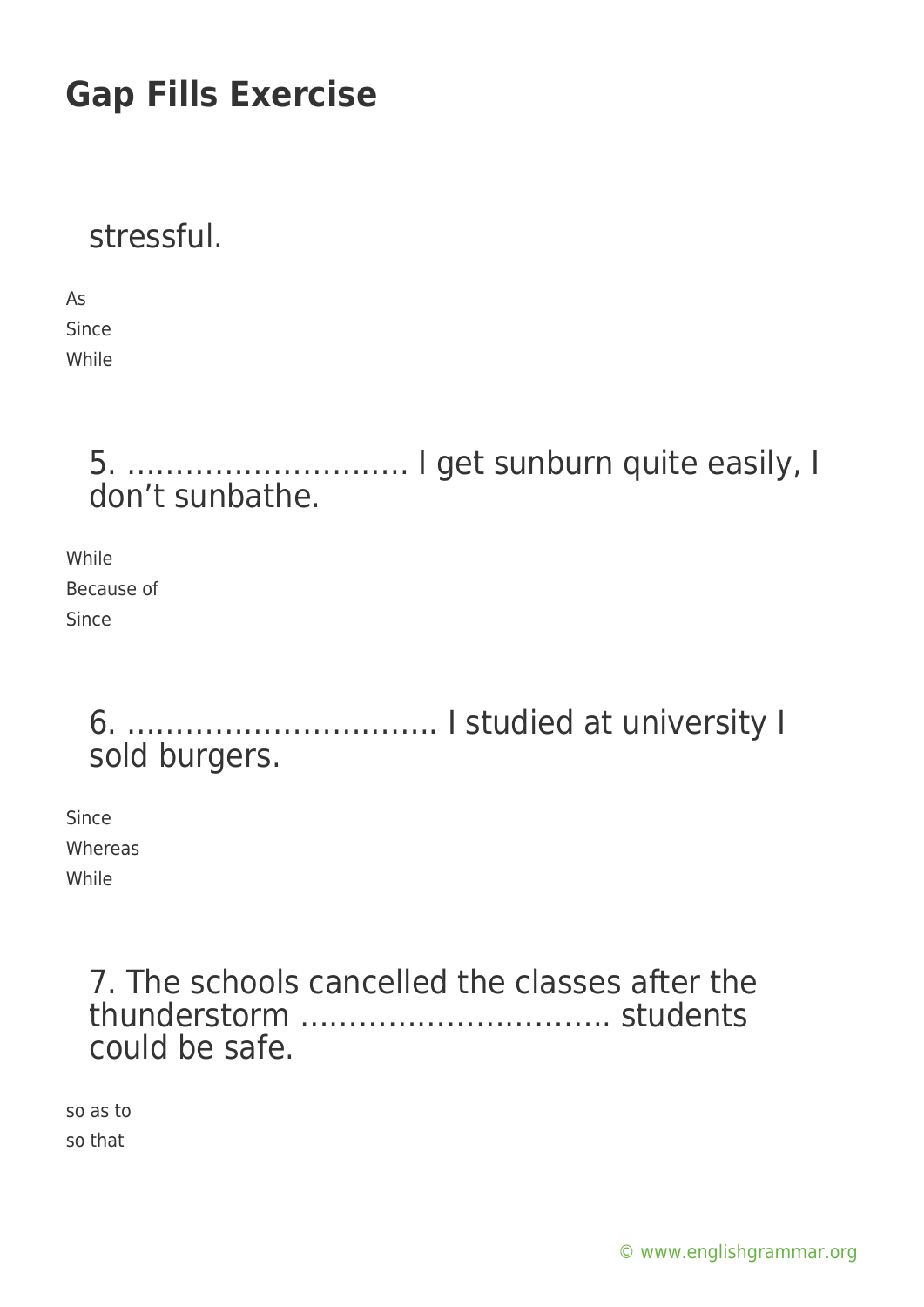such that

### 8. ……………………………. his long legs, he is a good basketball player.

Due to Because of Owing to All of the above

> 9. Companies don't want to invest in countries where taxes are high. ………………………… increasing taxes will affect the economy.

Because Therefore So

> 10. Companies don't want to invest in countries where taxes are high ............... increasing taxes will affect the economy.

because so therefore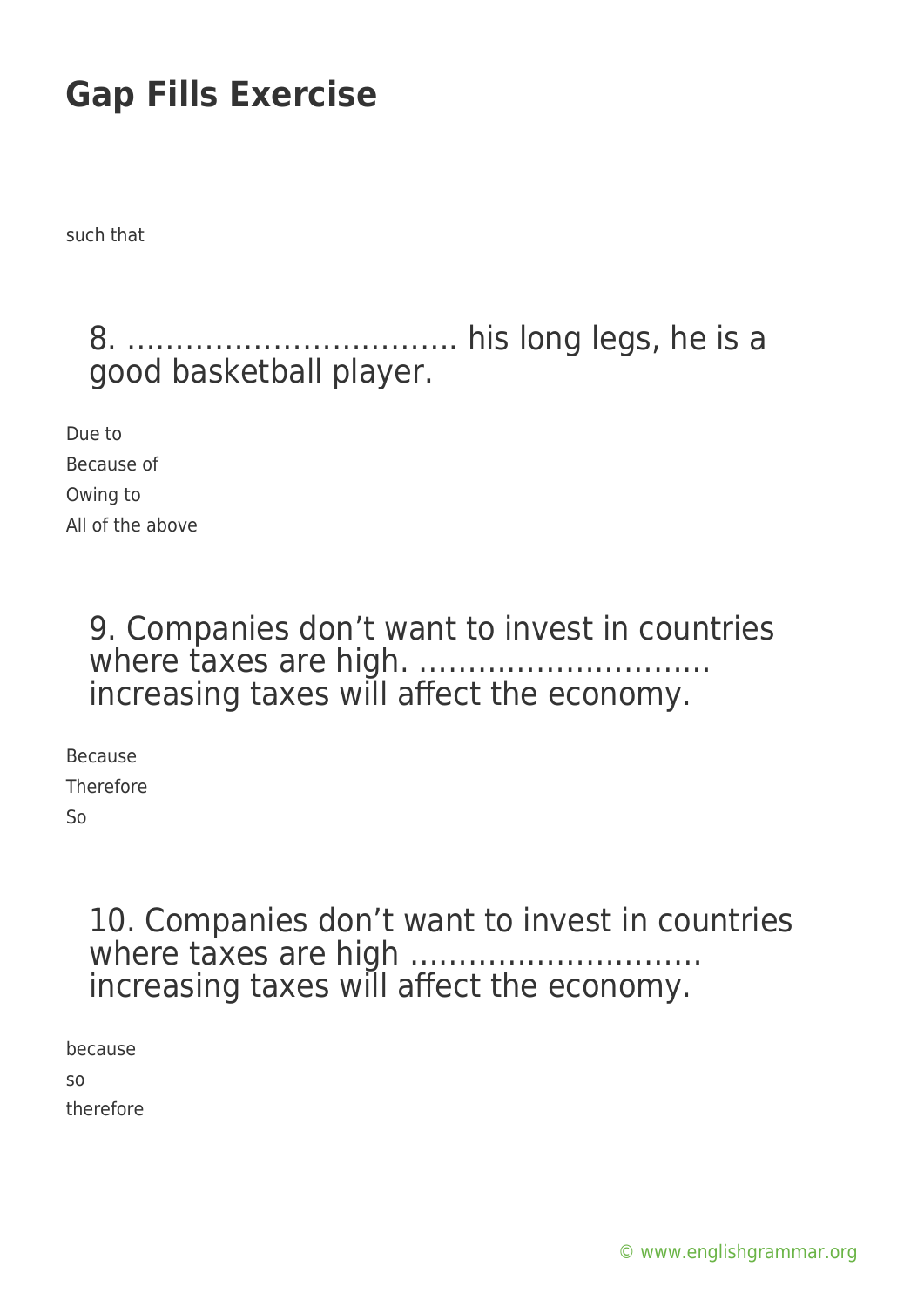#### 11. ………………………. companies don't want to invest in countries where taxes are high, increasing taxes will affect the economy.

Please select 2 correct answers

Since Because So

#### 12. I enjoy reading books ………………………. motivate me.

who that what

#### Answers

- 1. Despite the existence of anti-drug laws, drug dealers persist in selling drugs illegally.
- 2. Although we have anti-drug laws, drug dealers continue to sell narcotics illegally.
- 3. The writer feels that global warming is a major threat to the planet.
- 4. While my childhood was peaceful, my adulthood is very hectic and stressful.
- 5. Since I get sunburn quite easily, I don't sunbathe.
- 6. While I studied at university I sold burgers.
- 7. The schools cancelled the classes after the thunderstorm so that students could be safe.
- 8. Due to / owing to / because of his long legs, he is a good basketball player.